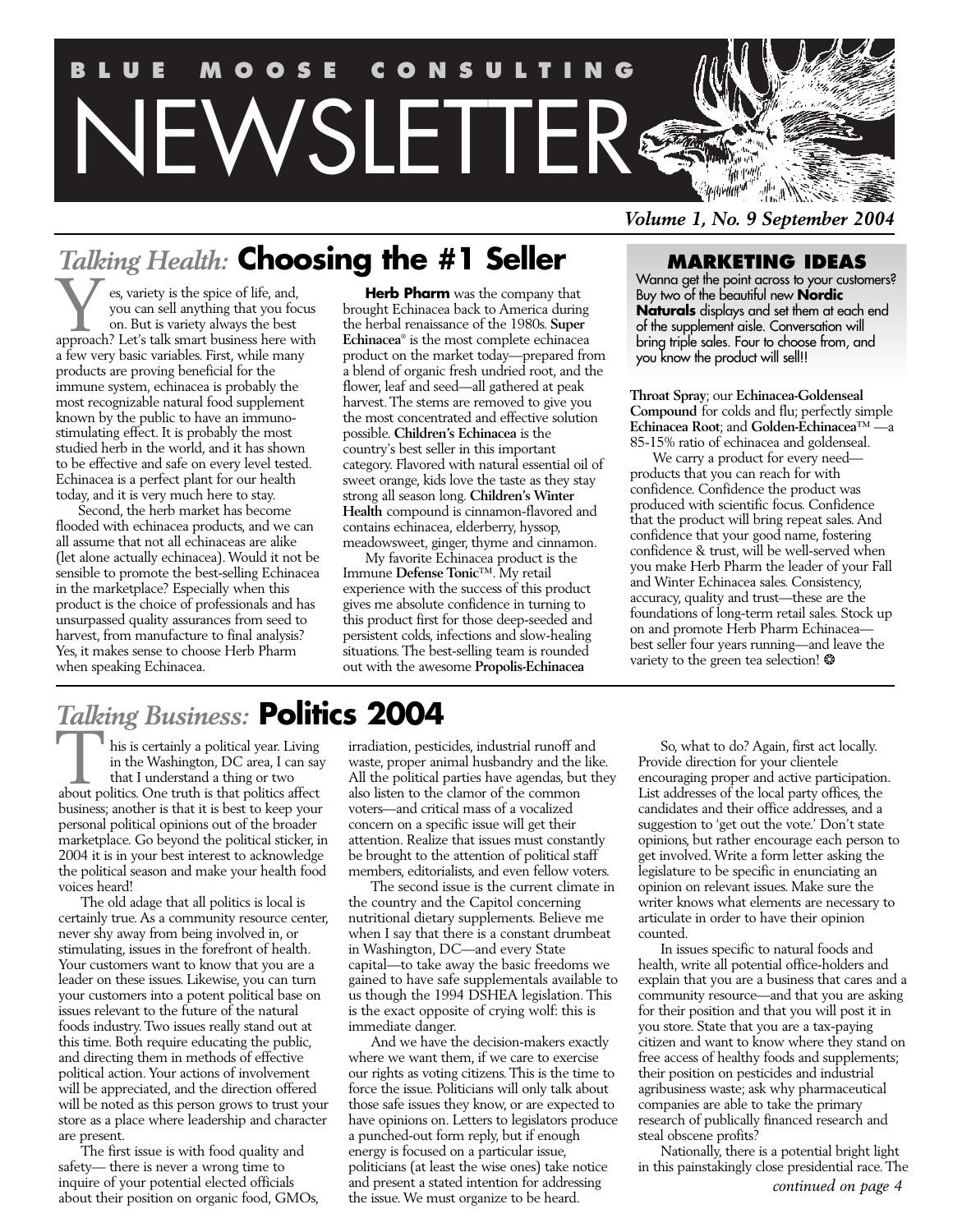

**Now this is a sale! Back to School promo**

# **15% DISCOUNT PLUS FREE GIFT**

From August 30th thru October 8th, order any four of the following 12 products in units of 12 each, fill a 48 count floor display and receive (1) 100% recyclable across-the-shoulder Earthpak bookbag with the Bluebonnet logo free (retail \$43).

Stock up on big sellers and grab the Back-to-School crowd

#### **Great selection—time to promote quality**

- 128 Multi One 60 Vcap<br>146 Multi One Iron-free
- 146 Multi One Iron-free 60 Vcap<br>318 Beta carotene, C, E, plus Sele
- 318 Beta carotene, C, E, plus Selenium 60 Vcap
- 324 Super Antioxidant Formula Vcaps 30
- 418 B-complex 100 mg Vcaps 100<br>424 Stress B-Complex 100 Vcap
- 424 Stress B-Complex 100 Vcap<br>495 Fster-C Complex plus Bio Vc
- 495 Ester-C Complex plus Bio Vcap 90<br>528 C 1000 ma plus Bio caplets 90
- 528 C 1000 mg plus Bio caplets 90<br>618 E 400 IU Softaels 90 (mixed) –s
- 618 E 400 IU Softgels 90 (mixed) –super price!!
- 715 Calcium Citrate, Magnesium Plus D caplets 90
- 1120 Power Thought caplets 60<br>1362 Ginkao Biloba 60 ma Vcar
- Ginkgo Biloba 60 mg Vcaps 60 (with EDS enzymes)

Bluebonnet is available only in independent health food stores

Not represented by BMC in part of NC Not represented by BMC in NJ, NC



**The best Echinacea promo of the season is here** Talk to Michael about the buy-in on this echinacea deal



### **ECHINACEA COUNTER DISPLAYS** mini-cardboard counter display loaded with six

1 oz **Super Echinacea® extracts** including 12 echinacea brochures. Small footprint to fit by checkout counter

### **20% INTRO DISCOUNT**

**UPC** code for unit: 090700003944

### **September Promotion Back to School Special**

**20% OFF** [1, 4, 8, 16, + 32 oz sizes]

- mullein-garlic compound
- children's herbal compound
- children's winter health compound
- children's echinacea glycerite

• black elderberry glycerite

## **Herb Pharm—Celebrating 25 years**

Herb Pharm is now available through Order Dog



# **NORDIC NATURALS**

**The best deal to introduce an amazing item**

The world's first **KOSHER COD LIVER OIL** is available this month at **20% OFF.** Order in case units of 6 and get free shipping too!

Make Nordic a primary Back-to-School purchase

- **September sales: • KOSHER OMEGA-3: 20% OFF**
- **PEACHY KEEN: 15% OFF**
- **CHILDREN'S DHA 15% OFF**

#### **FOUR CUSTOMIZED FLOOR DISPLAYS** will take Nordic sales to another level—available now at **15% OFF**

**For the Family**—Cod liver oil caps, children's DHA 180, EPA, complete omega, omega woman, DHA, Ultimate Omega, Omega-3 **Standard Omega**—Children's DHA 180, omega woman, omega-3, complete omega, ultimate omega

**Condition Specific**—Ultimate Omega, Complete Omega, EPA, DHA

**Active Lifestyle**—the Single paks of Omega-3, Complete Omega, Cod Liver oil and Omega-3 Caps, Complete omega caps.

literature included

Arriving Mid September: **OMEGA 3-6-9 JR. 15% OFF INTRODUCTORY PRICE (NEW!!!)**



# **Is Homeopathy strong in your store?**

We can help. Newton's Wants to be Your #1 Homeopathic Company

# **Stock up and Save**

- N57 Dairy & Grain
- N61 Heavy Metal Detox
- N65 Edema Relief
- Newton 4 Kids™
	- F14 Chicken Pox
		- F98 Vaccination Relief
- N217 Panic Button! (pump spray)
- Single remedies: Ipecacuanha, Equisetum, Cimicifuga

# **BUY 6-10—5% OFF; 11-15—10% OFF; 16-20—15%; 20+—20% OFF**

deals per SKU, mention at time of order

Newton's is now available on OrderDog

Not represented by BMC in PA, NJ Not represented by BMC in NC, WV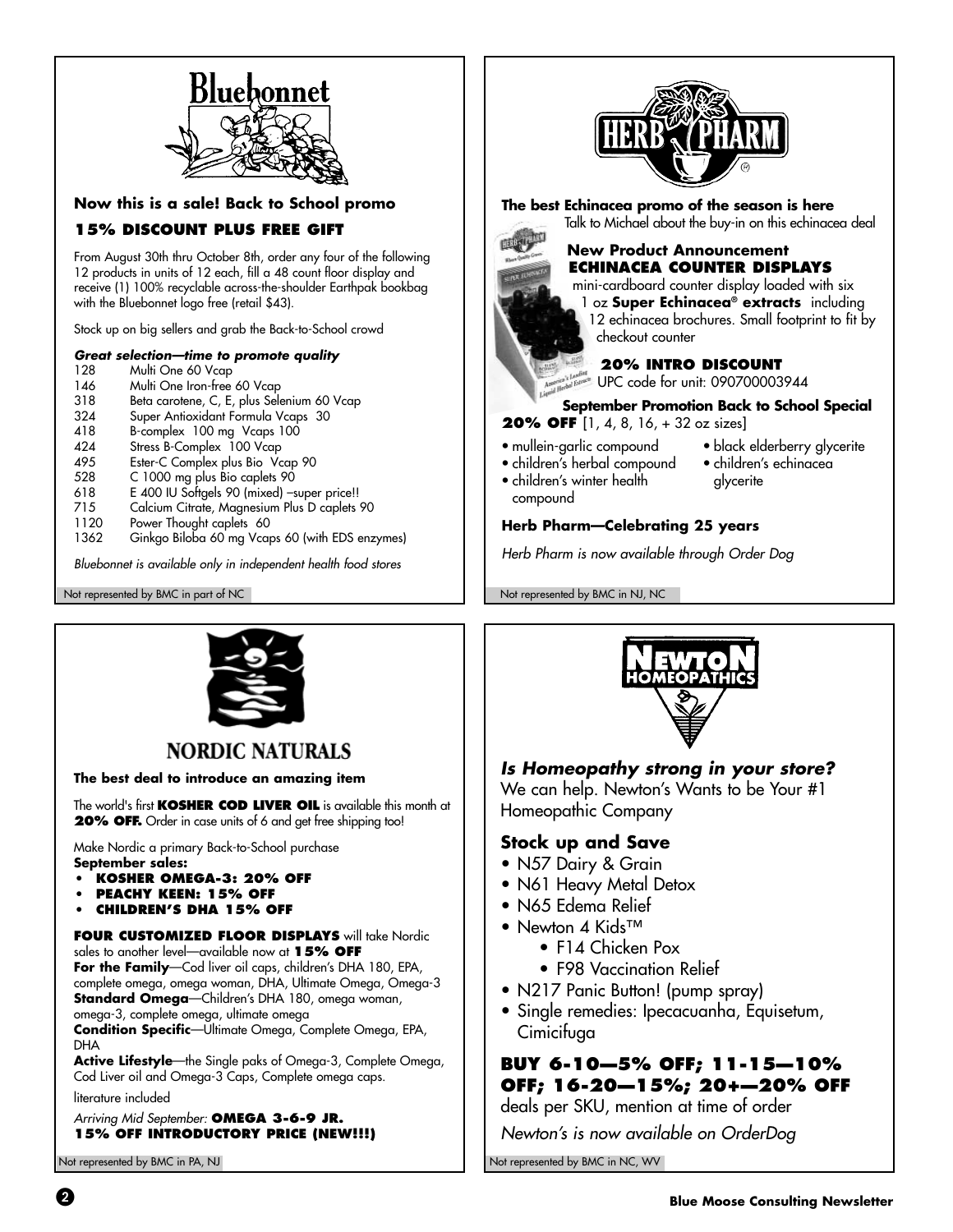**Meet the venerable aloe vera…**

**Aloe Life** Whole Leaf Juice Concentrate can help to provide relief from Allergies and Hay Fever due to Pollen, Dander, Chemicals, Perfume, Dust Mites and Foods etc.

Did you know that Whole Leaf Aloe Vera **by Aloe Life** is an Herbal Bitter encouraging natural flow of HCL into the stomach for increased absorption of protein and all minerals?

Did you know that Whole Leaf Aloe Vera **by Aloe** Life has naturally occurring sterols that help balance ones immune system as with auto-immune conditions?

Did you know that Whole Leaf Aloe Vera Skin Gel **by Aloe Life** contains natural growth factors called 'gibberellins' that are thought to be responsible for stimulating new cell growth and reversing scars?

All aloe is not alike. Deliver the best aloe on the market when you offer organic whole leaf, polysaccharide-rich juice concentrate, coldprocessed with no water added.

Turn people on to **Aloe Life**

Stay in DC one more day after the Expo East trade show and **hear Karen Masterson in a consumer talk on the 'Health Benefits of Aloe Vera'**. Sure to be worthwhile.

(October 18, evening. Time & location next month's issue of BMC newsletter) RSVP at Michael@BlueMooseConsulting.com



#### **NEW! CONVENIENT SLEEP RESCUE ROLL-ONS**

[currently not thru distributors yet!]

## **"Quit counting ceiling tiles!"**

**AWARD-WINNING SLEEP RESCUE** is now also available in a 2 fl oz roll-on! **10% OFF!**

Massage it in wherever you hold your tension in the night because **THE DAY BEGINS THE NIGHT BEFORE!**

Especially effective in turning off busy brains and aches & pains.

A quieting botanical and aromatherapy blend of arnica, calendula, St Johnswort flower oils, Ho Shou Wu, betula, vitamin E and pure essential oils including lavender, rosemary, chamomile in a non-greasy base of Olive and sweet-almond oil. This topical application has a delightful aroma!

**Come visit us at Expo East, booth number 4007**

# **PERFECT** ORGANICS

### Product Spotlight **Ultimate Body Scrub**

Extra-gentle and ultra-smoothing, there is no body scrub more luxurious on the market.

With all-natural exfoliants and vitamin-rich plant oils, even the most discerning customer will enjoy the many benefits of this hydrating and softening body scrub. Display prominently and see your customers splurge for naturally perfect luxury.

Lavender Lavish—relaxing and replenishing wild grown French Lavender

Orange Ginger—warming, exotic Chinese ginger with energizing, fragrant orange oil.

8 oz. goes a long way

**10% DISCOUNT IN UNITS OF FOUR**

# EssentialFormulas

The greatest thrill is seeing stores gain confidence in this product. No other probiotic on the market can do what **Probiotics 12** does, and none are as effective. As the Fall buying season begins, every store should clear their shelves of that large array of less effective products, and watch the success **Probiotics 12** brings where effective results really matter.

**Recommend the best-selling probiotics in the world today.**

**Place a minimum order and get mini store samples of the popular Probiotics 12 soap.**

Essential Formulas has a new flip-chart. The excellent training tool will give your employees a quick but absolutely thorough understanding of the benefits of these 21st century probiotics for overall health and well-being. **Schedule some time to energize your staff on the healing benefits and sales points of this amazing product.** Blue Moose Consulting—training the best!

Leading research in the fields of microbiology and bacteriology have shown that plant based strains of LAB cultures are the most safe from mutation when introduced to the human GI tract.

All 12 strains of Probiotics 12 are plant derived, making them safe and beneficial for human consumption.

# **OLBAS**

**Olbas season is here!!** Stores know it, customers know it and buyers have to build upon this knowledge: Olbas sells!

We all need a little comfort from time to time...especially when we're not feeling well. That's where Olbas is unique. Olbas eases pain and helps you feel better...naturally! Expertly formulated in Switzerland, these remedies provide fast, effective relief from aches, pains, colds and flu.

The inhalers are available in two styles the original for allergies, colds & flu; and the power inhaler for athletic performance. Olympic attitude with Olbas. **Former Olbas cycling team member, finished 4th in the Olympic competition** for Olbas, 80-Years healthy!

Create a new category in our ephedra-free world!

**Nature's Wonderland Monthly Specials BUY 4, GET ONE FREE** (from one SKU)

Get Over That Cold Faster With Accu-Cold™ **Accu-Cold™, 60 Vcaps/525mg** 

It's The Season for Sneezin'… Defend Your Body With Sinu-Cold™ Formula! **Sinu-Cold™, 60 Vcaps/425mg** 

**Blueberry Leaves 525 mg 60 Vcaps**



Success is expanding market share. Juvo brings in today's best customer

#### **What is the profile of the average Juvo consumer?**

Primary purchaser is 25-50, a busy professional who lives in a high-traffic city area. We have many young people, raw-foodists and vegans, athletes and office workers. 75% of our website members are female.

The second biggest Juvo purchaser has a serious health concern, or is a degenerative disease patient dealing with diabetes, cancer, obesity, allergies, etc.

#### **Wanna see how your market responds to Juvo?**

This product may need some initial marketing but the return rate on buyers is phenomenal. Create a little Juvo buzz in your store: by the cash register, the produce section, the juice bar

**Juvo is for active-lifestyle ultimate health.** A Raw Foods complete meal replacement—enzyme rich and in a single serving pouch. Perfect! Make the commitment: Juvo sells itself

**10 CASE DISPLAY—15% OFF** Not represented by BMC in PA, NJ